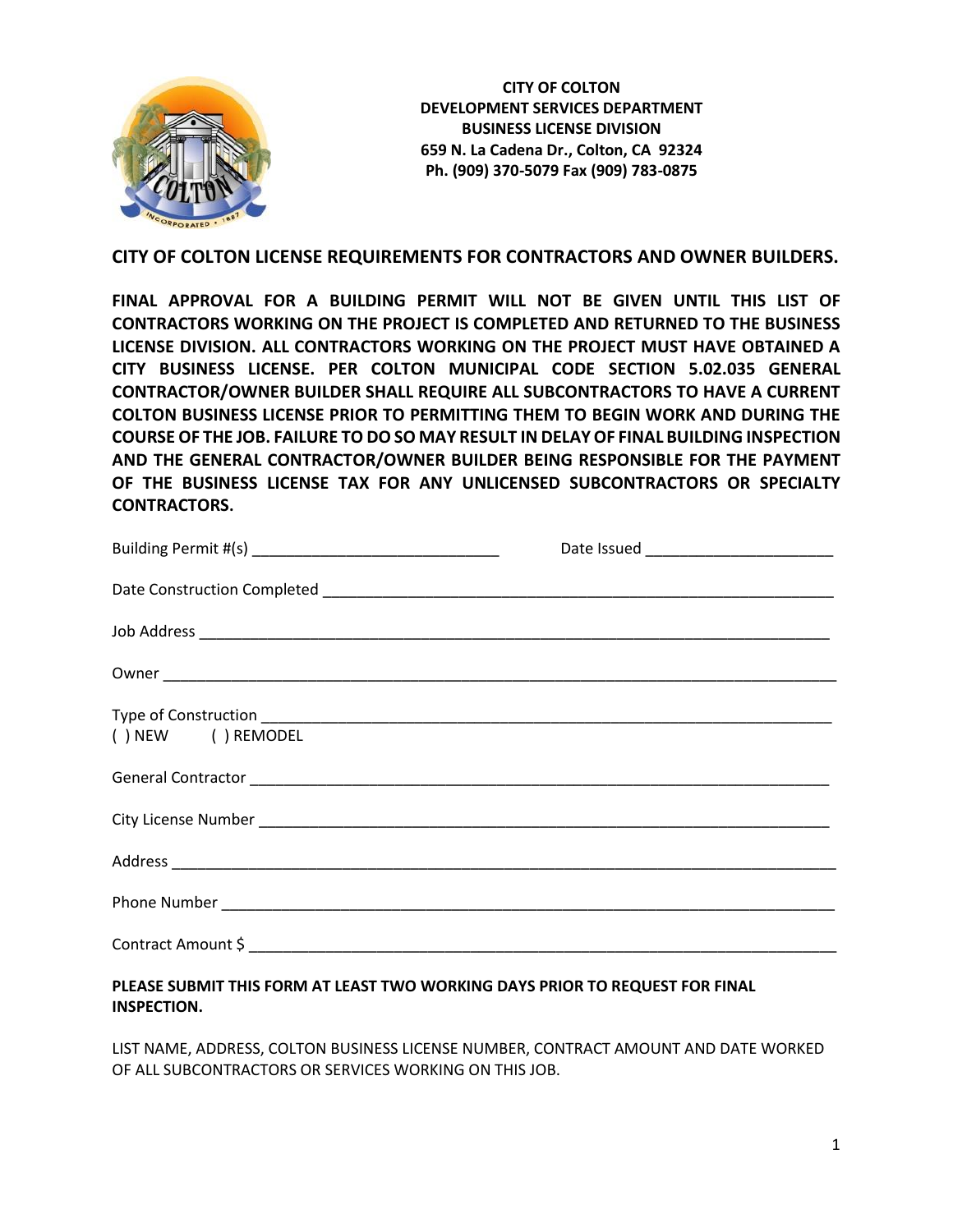### **ARCHITECT**

| <b>Name and Address</b>        |                                     |                        |
|--------------------------------|-------------------------------------|------------------------|
| Dates Worked (MO/YR) From - To | <b>City Business License Number</b> | <b>Contract Amount</b> |
| ENGINEER-STRUCTURAL/CIVIL      |                                     |                        |
| Name and Address               |                                     |                        |
| Dates Worked (MO/YR) From - To | <b>City Business License Number</b> | <b>Contract Amount</b> |
| <b>ENGINEER-SOIL TESTING</b>   |                                     |                        |
| Name and Address               |                                     |                        |
| Dates Worked (MO/YR) From - To | <b>City Business License Number</b> | <b>Contract Amount</b> |
| <b>ENGINEER/SURVEYOR</b>       |                                     |                        |
| Name and Address               |                                     |                        |
| Dates Worked (MO/YR) From - To | <b>City Business License Number</b> | <b>Contract Amount</b> |
| <b>ACOUSTICAL</b>              |                                     |                        |
| Name and Address               |                                     |                        |
| Dates Worked (MO/YR) From - To | <b>City Business License Number</b> | <b>Contract Amount</b> |
| <b>CABINETS INSTALLED</b>      |                                     |                        |
| Name and Address               |                                     |                        |
| Dates Worked (MO/YR) From - To | <b>City Business License Number</b> | <b>Contract Amount</b> |
| <b>CARPENTRY ROUGH/FRAMING</b> |                                     |                        |
| Name and Address               |                                     |                        |
| Dates Worked (MO/YR) From - To | <b>City Business License Number</b> | <b>Contract Amount</b> |
| <b>CONCRETE DELIVERY</b>       |                                     |                        |
| <b>Name and Address</b>        |                                     |                        |
| Dates Worked (MO/YR) From - To | <b>City Business License Number</b> | <b>Contract Amount</b> |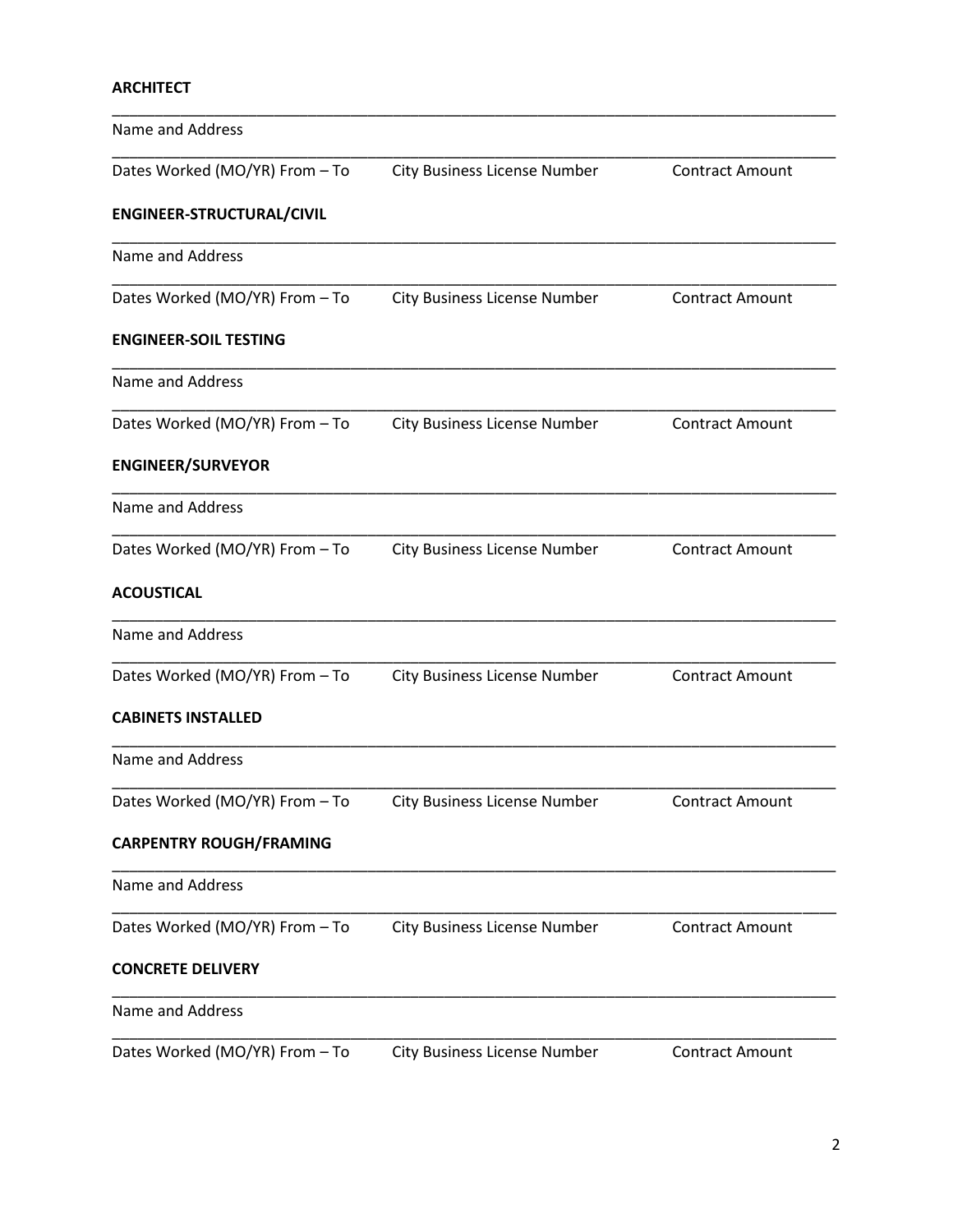## **CONCRETE FOOTING, WALKS, CURBS**

| Name and Address               |                                     |                        |
|--------------------------------|-------------------------------------|------------------------|
| Dates Worked (MO/YR) From - To | <b>City Business License Number</b> | <b>Contract Amount</b> |
| <b>CONCRETE PUMPING</b>        |                                     |                        |
| Name and Address               |                                     |                        |
| Dates Worked (MO/YR) From - To | <b>City Business License Number</b> | <b>Contract Amount</b> |
| <b>DEMOLITION</b>              |                                     |                        |
| Name and Address               |                                     |                        |
| Dates Worked (MO/YR) From - To | <b>City Business License Number</b> | <b>Contract Amount</b> |
| <b>DOORS &amp; FRAMES</b>      |                                     |                        |
| <b>Name and Address</b>        |                                     |                        |
| Dates Worked (MO/YR) From - To | <b>City Business License Number</b> | <b>Contract Amount</b> |
| <b>DRYWALL</b>                 |                                     |                        |
| <b>Name and Address</b>        |                                     |                        |
| Dates Worked (MO/YR) From - To | <b>City Business License Number</b> | <b>Contract Amount</b> |
| <b>ELECTRICAL</b>              |                                     |                        |
| <b>Name and Address</b>        |                                     |                        |
| Dates Worked (MO/YR) From - To | <b>City Business License Number</b> | <b>Contract Amount</b> |
| <b>EXCAVATION</b>              |                                     |                        |
| Name and Address               |                                     |                        |
| Dates Worked (MO/YR) From - To | <b>City Business License Number</b> | <b>Contract Amount</b> |
| <b>FENCE</b>                   |                                     |                        |
| <b>Name and Address</b>        |                                     |                        |
| Dates Worked (MO/YR) From - To | <b>City Business License Number</b> | <b>Contract Amount</b> |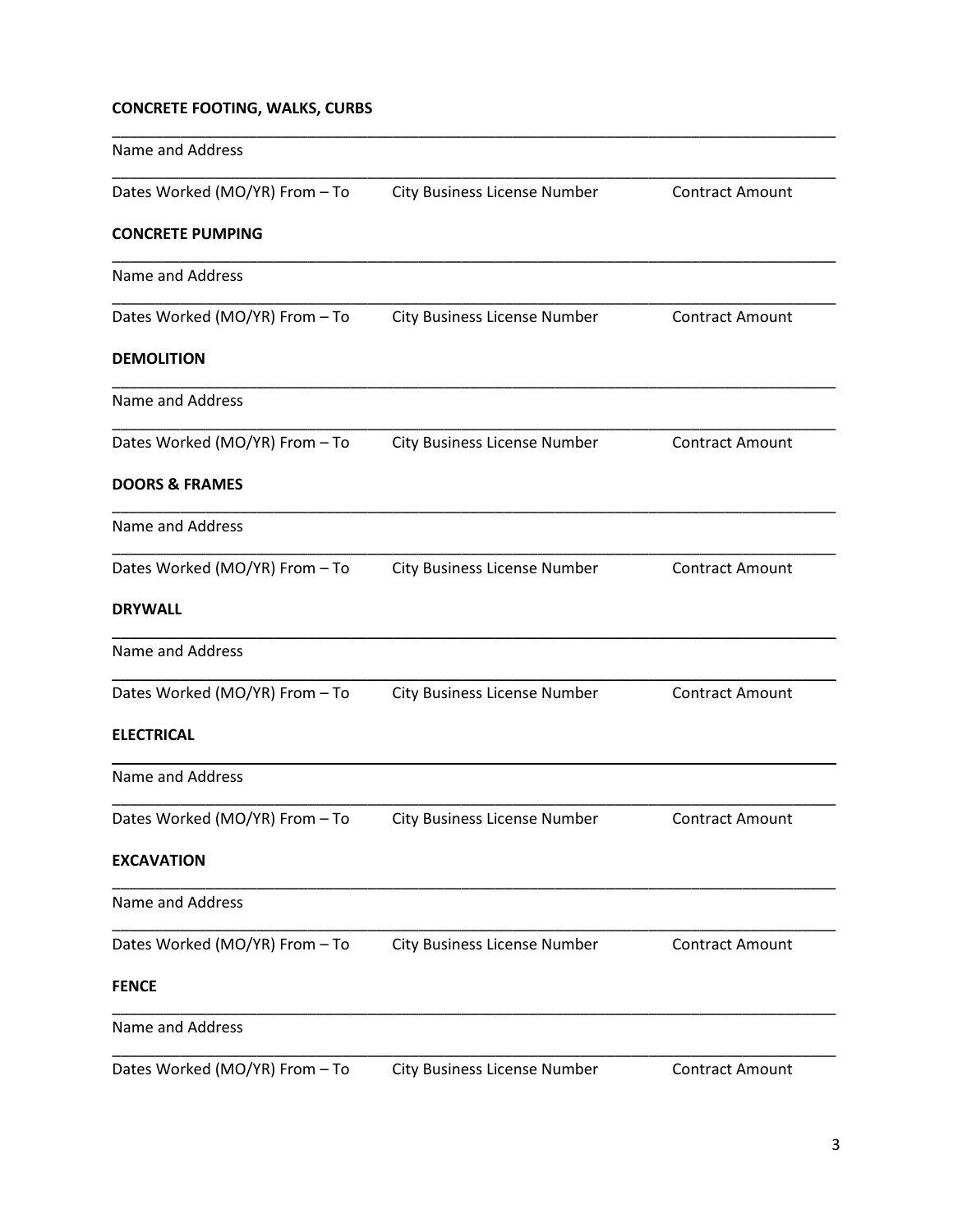## **FENCE RENTAL**

| <b>Name and Address</b>               |                                     |                        |
|---------------------------------------|-------------------------------------|------------------------|
| Dates Worked (MO/YR) From - To        | <b>City Business License Number</b> | <b>Contract Amount</b> |
| <b>FIRE ALARM</b>                     |                                     |                        |
| Name and Address                      |                                     |                        |
| Dates Worked (MO/YR) From - To        | City Business License Number        | <b>Contract Amount</b> |
| <b>FIRE SPRINKLER</b>                 |                                     |                        |
| Name and Address                      |                                     |                        |
| Dates Worked (MO/YR) From - To        | <b>City Business License Number</b> | <b>Contract Amount</b> |
| <b>FLOORING</b>                       |                                     |                        |
| Name and Address                      |                                     |                        |
| Dates Worked (MO/YR) From - To        | <b>City Business License Number</b> | <b>Contract Amount</b> |
| <b>FRAMING</b>                        |                                     |                        |
| Name and Address                      |                                     |                        |
| Dates Worked (MO/YR) From - To        | <b>City Business License Number</b> | <b>Contract Amount</b> |
| <b>GARAGE DOOR</b>                    |                                     |                        |
| Name and Address                      |                                     |                        |
| Dates Worked (MO/YR) From - To        | <b>City Business License Number</b> | Contract Amount        |
| <b>GLASS &amp; GLAZING</b>            |                                     |                        |
| Name and Address                      |                                     |                        |
| Dates Worked (MO/YR) From - To        | <b>City Business License Number</b> | <b>Contract Amount</b> |
| <b>HEATING &amp; AIR CONDITIONING</b> |                                     |                        |
| Name and Address                      |                                     |                        |
| Dates Worked (MO/YR) From - To        | City Business License Number        | <b>Contract Amount</b> |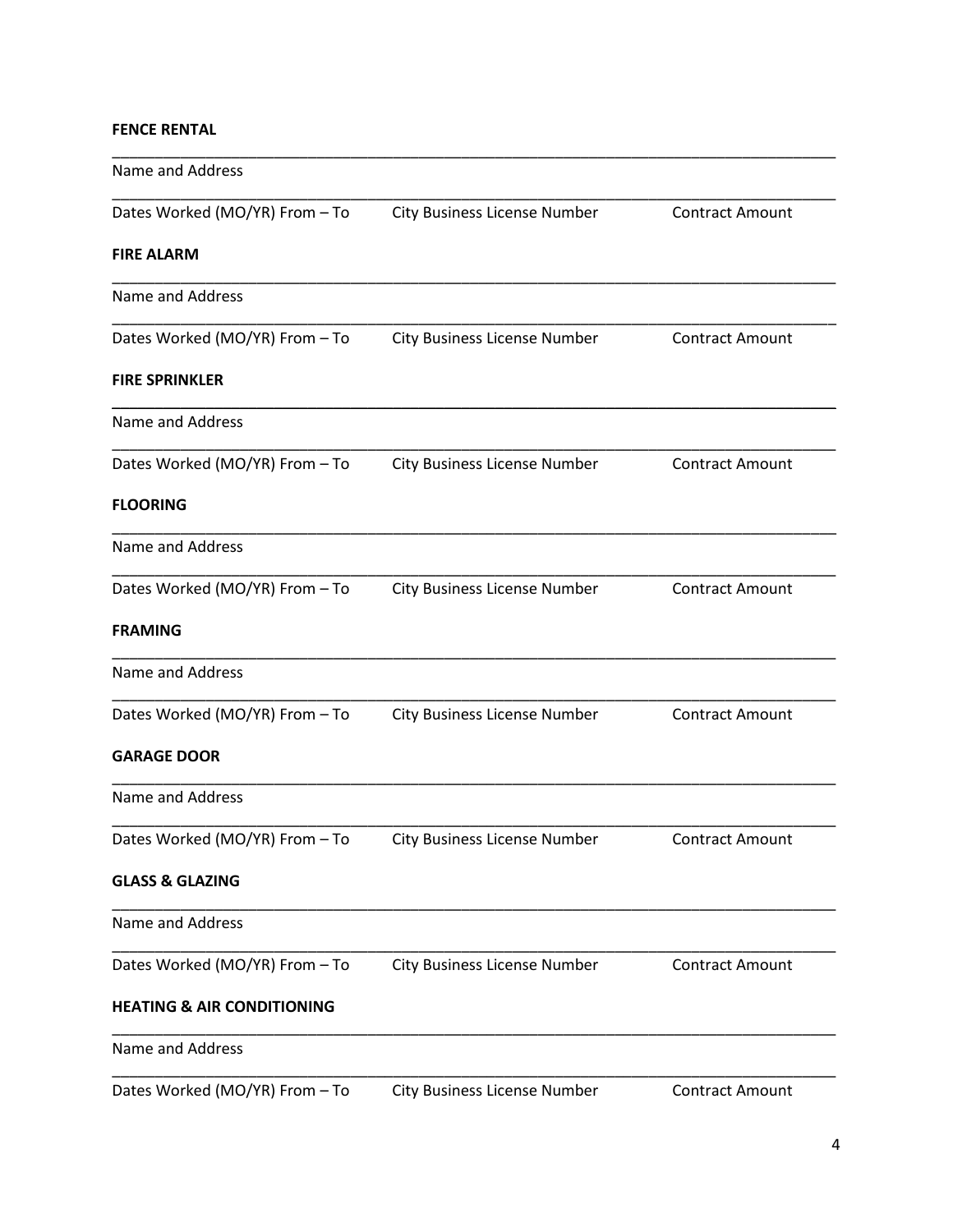### **INSULATION**

| Name and Address               |                                     |                        |
|--------------------------------|-------------------------------------|------------------------|
| Dates Worked (MO/YR) From - To | <b>City Business License Number</b> | <b>Contract Amount</b> |
| <b>LANDSCAPING</b>             |                                     |                        |
| Name and Address               |                                     |                        |
| Dates Worked (MO/YR) From - To | <b>City Business License Number</b> | <b>Contract Amount</b> |
| <b>LATH &amp; PLASTER</b>      |                                     |                        |
| Name and Address               |                                     |                        |
| Dates Worked (MO/YR) From - To | <b>City Business License Number</b> | <b>Contract Amount</b> |
| <b>LUMBER DELIVERY</b>         |                                     |                        |
| Name and Address               |                                     |                        |
| Dates Worked (MO/YR) From - To | <b>City Business License Number</b> | <b>Contract Amount</b> |
| <b>MASONRY</b>                 |                                     |                        |
| <b>Name and Address</b>        |                                     |                        |
| Dates Worked (MO/YR) From - To | <b>City Business License Number</b> | <b>Contract Amount</b> |
| <b>MECHANICAL</b>              |                                     |                        |
| Name and Address               |                                     |                        |
| Dates Worked (MO/YR) From - To | <b>City Business License Number</b> | <b>Contract Amount</b> |
| METALS, MISC, ORNAMENTAL IRON  |                                     |                        |
| Name and Address               |                                     |                        |
| Dates Worked (MO/YR) From - To | <b>City Business License Number</b> | <b>Contract Amount</b> |
| <b>MIRRORS INSTALLED</b>       |                                     |                        |
| Name and Address               |                                     |                        |
| Dates Worked (MO/YR) From - To | <b>City Business License Number</b> | <b>Contract Amount</b> |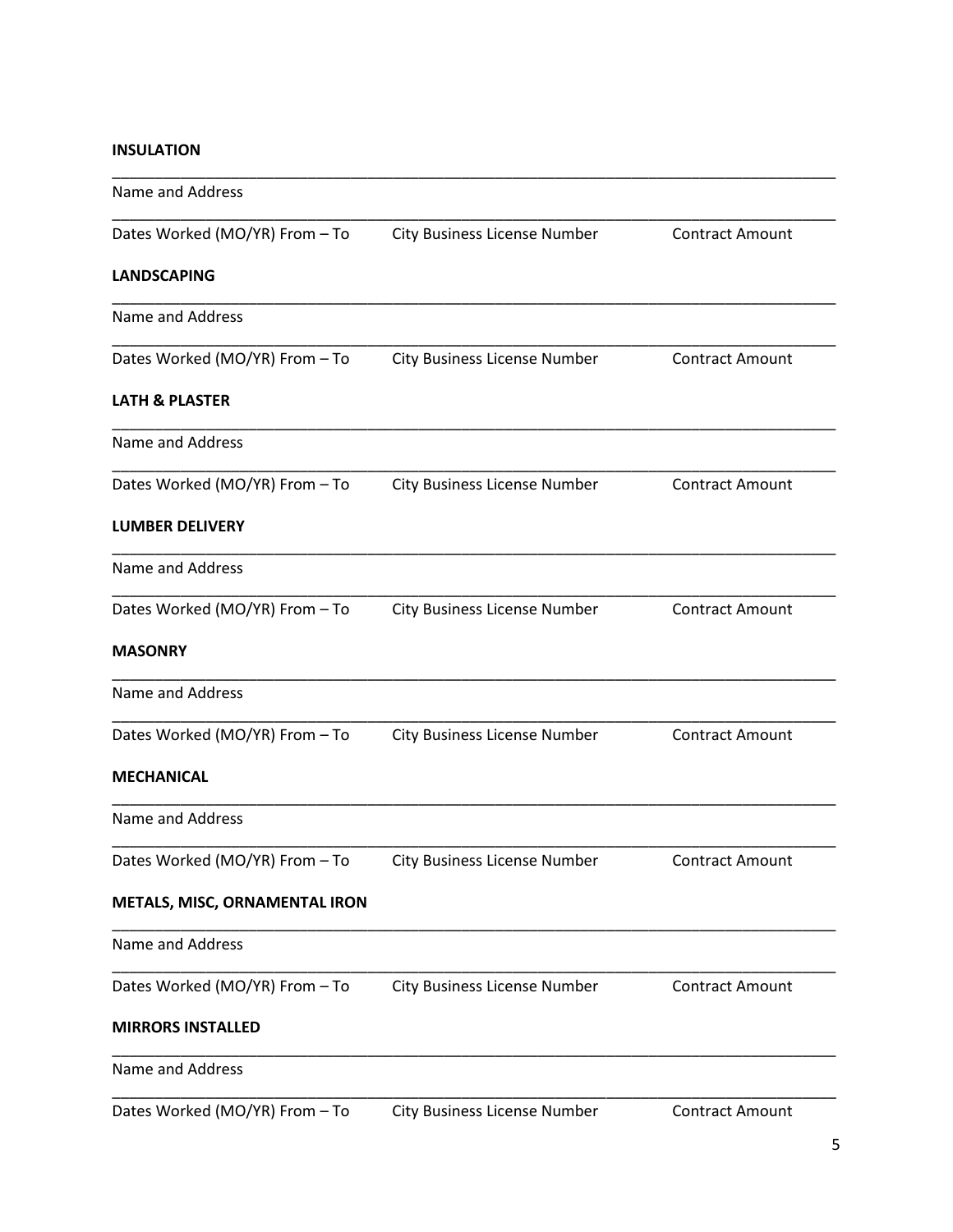#### **PAINTING**

| <b>City Business License Number</b> | <b>Contract Amount</b> |
|-------------------------------------|------------------------|
|                                     |                        |
|                                     |                        |
| <b>City Business License Number</b> | <b>Contract Amount</b> |
|                                     |                        |
|                                     |                        |
| <b>City Business License Number</b> | <b>Contract Amount</b> |
|                                     |                        |
|                                     |                        |
| <b>City Business License Number</b> | <b>Contract Amount</b> |
|                                     |                        |
|                                     |                        |
| <b>City Business License Number</b> | <b>Contract Amount</b> |
|                                     |                        |
|                                     |                        |
| <b>City Business License Number</b> | Contract Amount        |
|                                     |                        |
|                                     |                        |
| <b>City Business License Number</b> | <b>Contract Amount</b> |
|                                     |                        |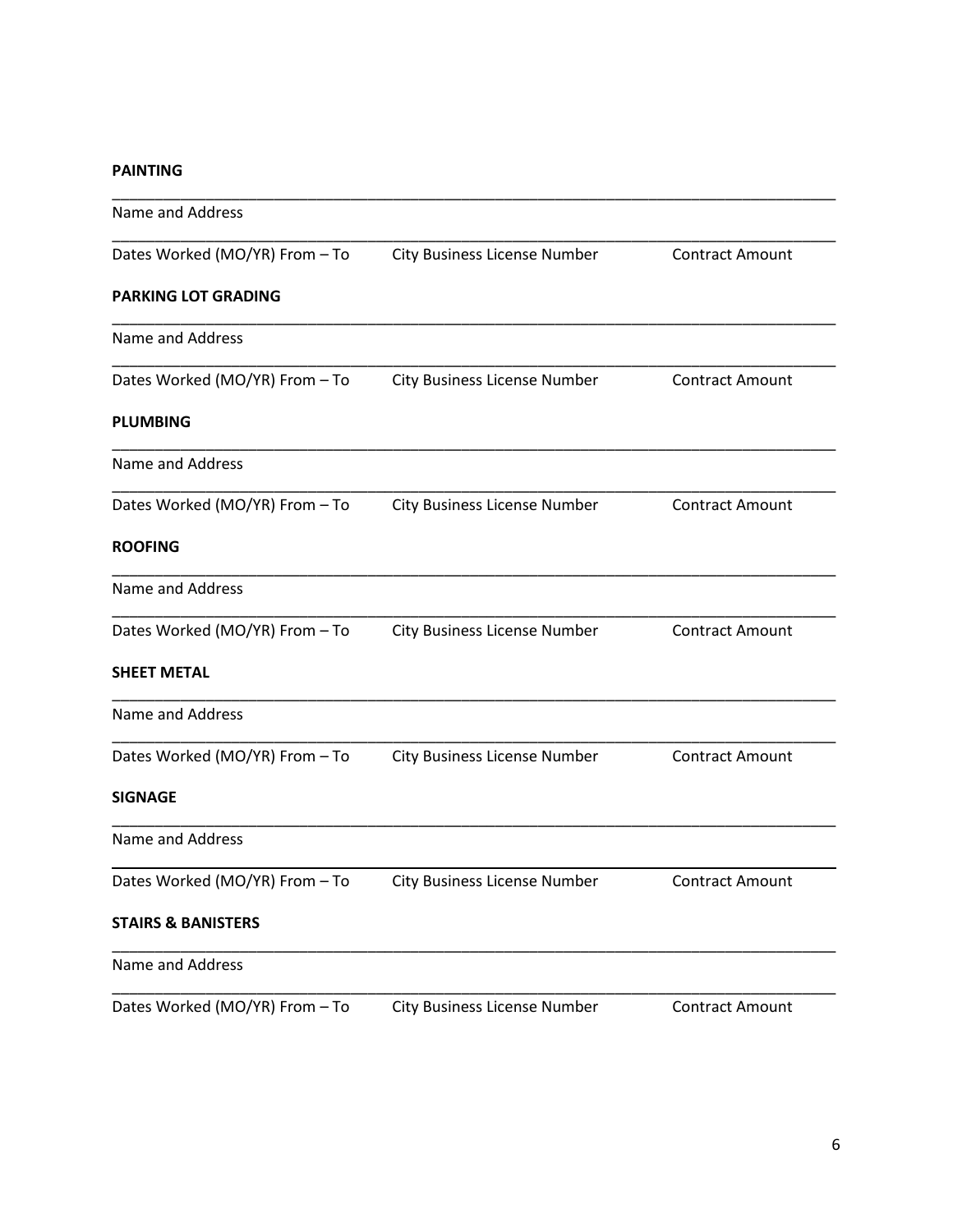## **STEEL STRUCTURAL**

| Name and Address               |                                     |                        |
|--------------------------------|-------------------------------------|------------------------|
| Dates Worked (MO/YR) From - To | <b>City Business License Number</b> | <b>Contract Amount</b> |
| <b>STONEWORK</b>               |                                     |                        |
| Name and Address               |                                     |                        |
| Dates Worked (MO/YR) From - To | <b>City Business License Number</b> | <b>Contract Amount</b> |
| <b>SWIMMING POOL</b>           |                                     |                        |
| Name and Address               |                                     |                        |
| Dates Worked (MO/YR) From - To | <b>City Business License Number</b> | <b>Contract Amount</b> |
| <b>TEMPORARY OFFICE RENTAL</b> |                                     |                        |
| Name and Address               |                                     |                        |
| Dates Worked (MO/YR) From - To | <b>City Business License Number</b> | <b>Contract Amount</b> |
| <b>TEMPORARY POWER POLE</b>    |                                     |                        |
| Name and Address               |                                     |                        |
| Dates Worked (MO/YR) From - To | <b>City Business License Number</b> | <b>Contract Amount</b> |
| TILE, CERAMIC                  |                                     |                        |
| Name and Address               |                                     |                        |
| Dates Worked (MO/YR) From - To | <b>City Business License Number</b> | <b>Contract Amount</b> |
| <b>TOILETS PORTABLE</b>        |                                     |                        |
| Name and Address               |                                     |                        |
| Dates Worked (MO/YR) From - To | <b>City Business License Number</b> | <b>Contract Amount</b> |
| <b>VACUUM SYSTEM</b>           |                                     |                        |
| Name and Address               |                                     |                        |
| Dates Worked (MO/YR) From - To | <b>City Business License Number</b> | <b>Contract Amount</b> |